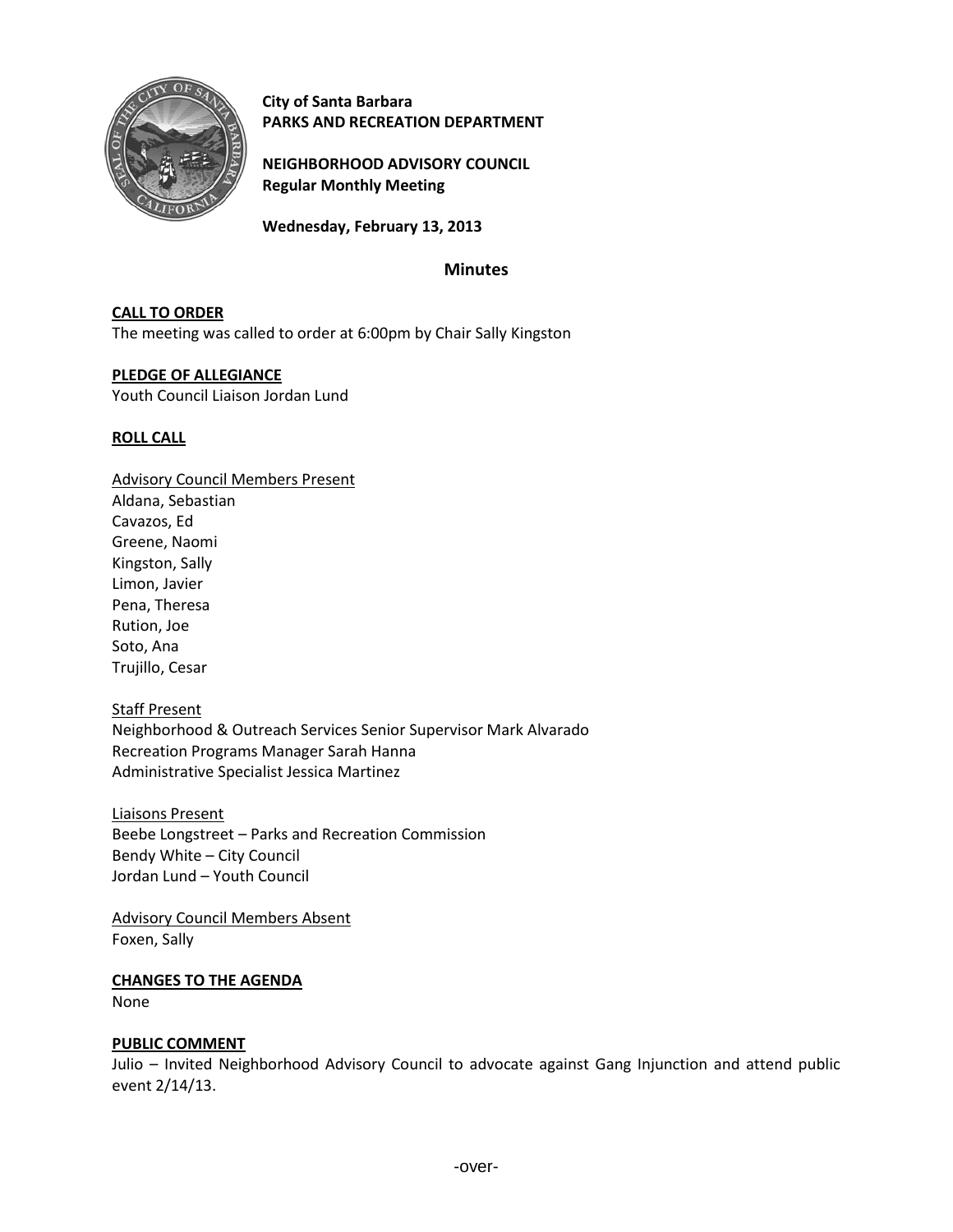### **NEIGHBORHOOD UPDATES**

The following updates were reported:

- 1<sup>st</sup> annual Menudo Festival will be held March 10 at Franklin Elementary School  $\bullet$
- Members of the N.A.C. attended the Eastside Transportation Plan Forum by Public Works
- CDBG hearings were held  $2/12/13$  awards to be made within weeks
- Honey Softball League new season, looking for neighborhood adult participants
- Youth Council Trying to unify area High Schools, event upcoming

## **HEALTH AND SAFETY SUBCOMMITTEE REPORT**

Member S. Aldana reported that the Health & Safety Subcommittee did not meet.

## **COUNCIL AND STAFF COMMUNICATIONS**

- PARC Fundraiser coming up
- Budget setting is coming up, watch for updates, remain informed  $\bullet$
- Agenda setting meetings held 1 week prior to Regular meeting
- N.A.C. approved priorities were presented at CDBG hearing
- Close to 14,000 household are served annually via food distribution program within Neighborhood and Outreach Services
- $\bullet$ Easter Egg Hunt – Event 3/30/13 Parque de los niños
	- $\circ$  Requesting volunteers from Neighborhood Advisory Council to assist with event
- 'Feed Your Family Right' Nutrition Program to begin at Westside Neighborhood Center  $\bullet$
- Neighborhood & Outreach Services has secured Free summer swim lessons for kids
- VITA Volunteer Tax Assistance Program has begun at Westside Neighborhood Center
- Staff testified on behalf of a teen who will begin Youth Job Apprenticeship Program
- Council liaison proposed that there be a systematic education of the services provided by the City.

# **CONSENT CALENDAR**

1. Approval of Minutes – For Action (Attachment)

Recommendation: That the council waive the reading and approve the minutes of the regular meeting of January 9, 2013.

It was moved and seconded by Advisory Council Members Cavazos and Soto respectively, to waive the reading and approve the minutes of the regular meeting of January 9, 2013. Motion Carried.

### **NEW BUSINESS**

- 2. Restorative Policing Update For Information (Presentation) Officer Keld Hove
- 3. Robert's Rules of Order For Information (Video Presentation) **Link 1:** [http://www.youtube.com/watch?v=eYwKX\\_P8YkU](http://www.youtube.com/watch?v=eYwKX_P8YkU) **Link 2:** <http://www.youtube.com/watch?v=iZ5tiXIjMZI>

### **OLD BUSINESS**